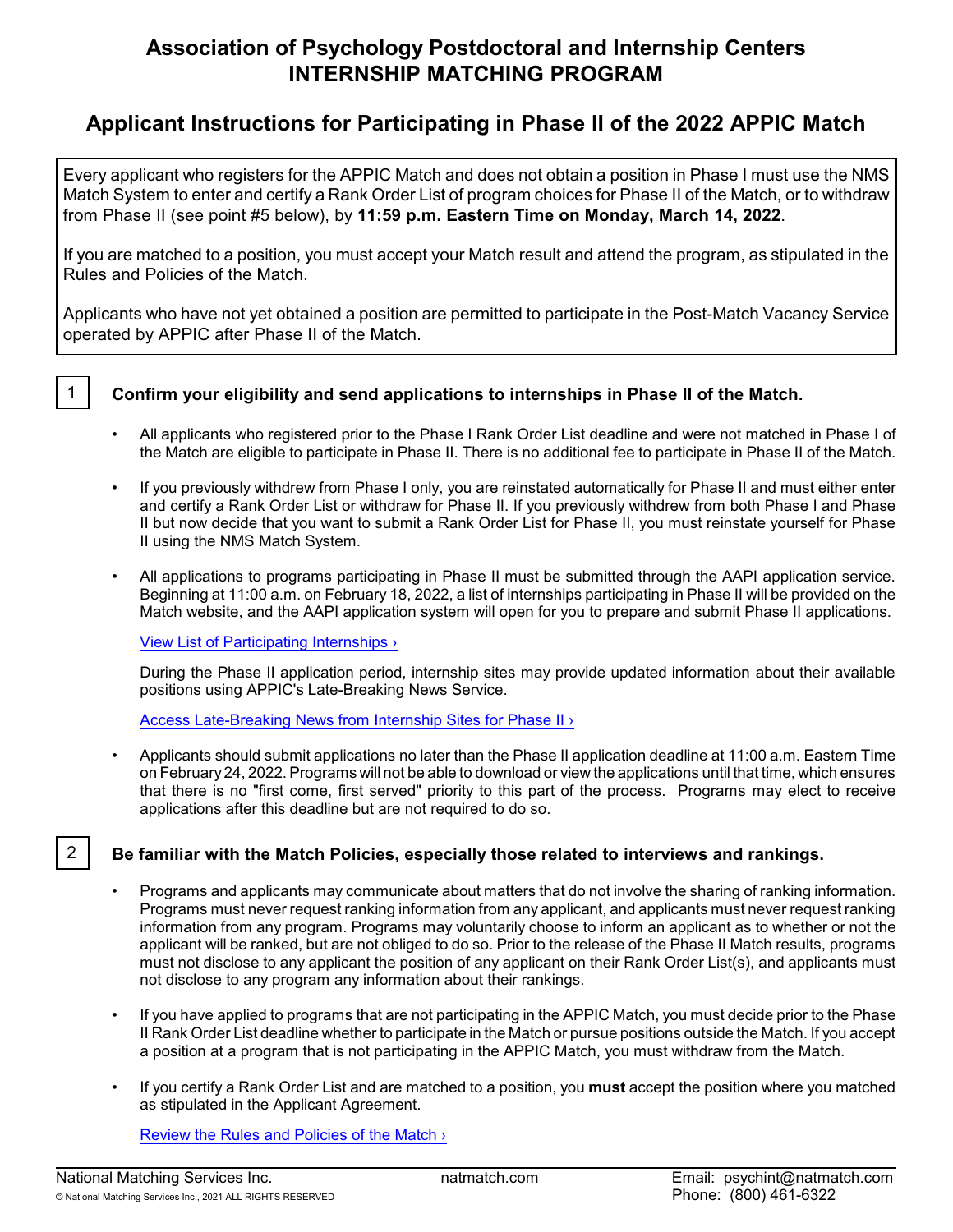#### 3 **Determine your preferences for the programs to which you have applied.**

• Rank programs in order of your true preferences, with your most preferred program as rank #1, your next most preferred program as rank #2, and so on. Do not consider how any program might rank you when ordering your choices.

Rank all programs at the internship sites where you applied that you would find acceptable. By including more programs on your Rank Order List, you may increase the likelihood of being matched. You will be matched to the most preferred program on your list that ranks you and does not fill all its positions with applicants it prefers.

Do not rank any program that you consider unacceptable and would not want to be matched with under any circumstances. You can only be matched to a program that appears on your Rank Order List.

[Learn More About Ranking Strategy ›](https://natmatch.com/psychint/applicants/strategy.html)

• Two applicants who are participating in Phase II of the Match and who wish to coordinate their matches (e.g., obtain positions in the same geographic location) may participate in the Match as a Couple. If you participated in Phase I of the Match as a couple, your Couple Status is not transferred over to Phase II. You must set your Couple Status again for Phase II.

[Learn More About Participating as](https://natmatch.com/psychint/applicants/couples.html) a Couple ›

### 4 **Enter and certify your Phase II Rank Order List in the NMS Match System by 11:59 p.m. Eastern Time on Monday, March 14, 2022.**

- The NMS Match System opens for the entry of rankings on Thursday, February 24, 2022. All Rank Order Lists must be submitted using the NMS Match System.
- Each training site offers one or more tracks or "programs" in the Match. Each program is represented by a unique 6-digit Code Number as shown in the List of Participating Internships on the Match website. As the match is processed using the Code Numbers, make sure the correct Code Number for each program you want to rank appears on your Rank Order List. If you rank a program represented by one Code Number, but are ranked by the training site for a different program with a different Code Number, a match will not be made. If you need clarification regarding the Code Number to be used for any program, contact the internship site Training Director directly.

[View the List of Participating Internships](https://natmatch.com/psychint/directory/participating-programs.html) **›**

• In the Rankings section of the NMS Match System, search for and add programs to your Rank Order List in order of your true preferences. You can search for programs by Code Number, training site name, Training Director name, location or program description.

[View the User Guide for Entering Your Rankings](https://natmatch.com/psychint/applicants/rankings-guide.html#enter) ›

• Your Rank Order List for Phase II of the Match must be entered and certified by 11:59 p.m. Eastern Time on Monday, March 14, 2022. You should enter and certify your Rank Order List well before the deadline date to avoid potential problems near the deadline.

[View the User Guide for Certifying Your Rank](https://natmatch.com/psychint/applicants/rankings-guide.html#certify) Order List ›

You can make changes to your list even after it is certified, until the Rank Order List deadline. If you make changes to a list that has been certified, you simply have to certify the list again before the deadline in order for it to be used in the Match.

You will not be able to use the NMS Match System to enter or certify rankings, withdraw or change any of your information for Phase II after the Phase II Rank Order List deadline.

• You should print a copy of your final certified Phase II Rank Order List for your records, as this information will only be available until 11:59 p.m. Eastern Time on March 24, 2022.

2